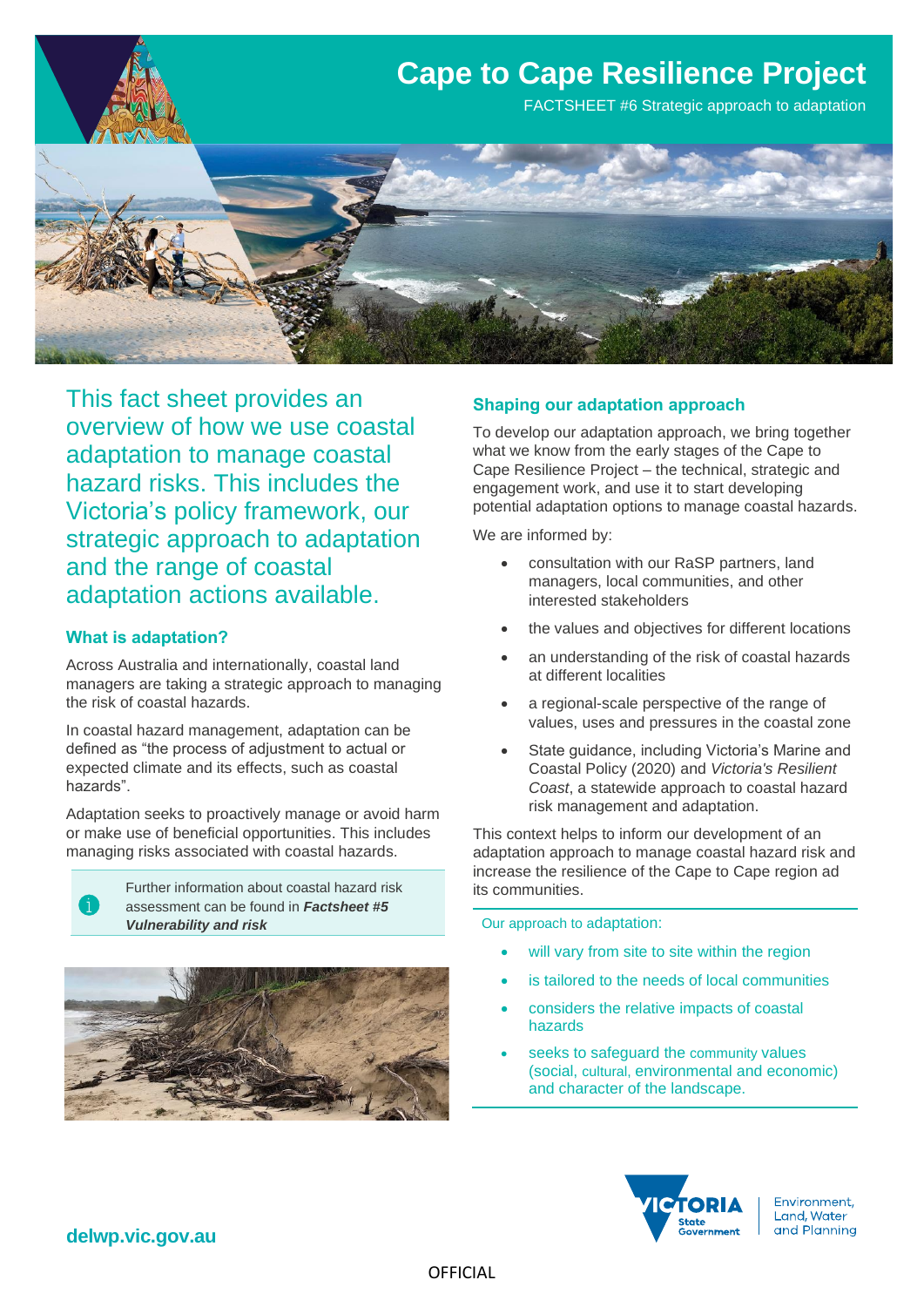# **Cape to Cape Resilience Project**

### **Statewide context**

Victoria's Marine and Coastal Policy (2020), frames how coastal hazards are to be managed across the state. The policy approach to adaptation is intended to enable land managers to develop more balanced and positive management options for the long-term benefit of Victoria's coastline.

Once we identify "at risk" coastal areas, there are six **adaptation options** to consider when developing an adaptation plan to manage (mitigate) the hazard risk. Each option is a different strategic approach and must be considered in the policy defined order when planning a suitable adaptation response.

| <b>Adaptation options</b>                              | <b>Definition</b>                                                                                                                                                                                                                                                                           |                                                                                                                                                                                                         |
|--------------------------------------------------------|---------------------------------------------------------------------------------------------------------------------------------------------------------------------------------------------------------------------------------------------------------------------------------------------|---------------------------------------------------------------------------------------------------------------------------------------------------------------------------------------------------------|
| (to consider in order)                                 | (as per Marine and Coastal Policy)                                                                                                                                                                                                                                                          | Engineering                                                                                                                                                                                             |
| 1. Non-intervention                                    | Allow marine and coastal processes,<br>and the hazards they may pose, to<br>occur.                                                                                                                                                                                                          | Adaptation actions are not mutually ex<br>a suite of measures is required to effe                                                                                                                       |
|                                                        | Locate new uses, development and<br>redevelopment away from areas that                                                                                                                                                                                                                      | coastal hazard risk.                                                                                                                                                                                    |
| 2. Avoid                                               | are or will be negatively impacted by<br>coastal hazards.                                                                                                                                                                                                                                   | Further information about coasta<br>actions under these three types<br>6                                                                                                                                |
| 3. Nature-based                                        | Enhancing or restoring natural features<br>to mitigate coastal hazard risk.                                                                                                                                                                                                                 | further below and in Factsheet:<br><i>actions</i>                                                                                                                                                       |
| methods                                                |                                                                                                                                                                                                                                                                                             |                                                                                                                                                                                                         |
| 4. Accommodate                                         | Structures can be designed to reduce<br>the exposure to, or decrease the<br>impact of, coastal hazard risk, thus<br>'accommodating' the risk.                                                                                                                                               | <b>Adaptation pathways</b><br>We use a "pathways approach" to help d<br>combinations of adaptation actions migh<br>and when. This allows us to be planning<br>present day to longer-term (out to 2100), |
| 5.<br><b>Retreat</b>                                   | Existing structures, assets or uses<br>may be decommissioned or relocated<br>away from areas that are, or will be,<br>negatively impacted by coastal<br>hazards.                                                                                                                            | multiple actions in response to the risks a<br>changes over time.<br>A pathways approach:<br>• Is a decision making process                                                                             |
| <b>Protect</b><br>6.<br>(through major<br>engineering) | Existing physical barriers are<br>enhanced, or new ones constructed,<br>to mitigate the impact of coastal<br>hazards. Protect is an option of last<br>resort; it is often expensive, its<br>benefits tend to be very localised,<br>and it frequently transfers problems<br>to nearby areas. | • Is made up of a sequence of steps or o<br>time<br>• Uses thresholds and triggers for when<br>to be made<br>• Is forward looking<br>• Recognises the changing nature of clir                           |
|                                                        |                                                                                                                                                                                                                                                                                             | • Aims to ensure the most effective tools                                                                                                                                                               |

By thinking through the adaptation options it allows management to first focus on avoiding the risk. and then explores opportunities for nature-based methods and working with natural coastal processes.

## **Types of adaptation actions**

Nature-based

Aligned with our six strategic adaptation options, are a**daptation actions.** These actions are a range of tools, decisions and works that can be implemented to assist with managing coastal hazard risk.

There is a wide range of adaptation actions that can be used to assist with managing coastal hazard risk.

Adaptation actions can be broadly classified under three key types:

Land management, planning and design

| astal Policy)                                                                                         | Engineering                                                                                                                                                                                                                                                                                                                          |  |  |
|-------------------------------------------------------------------------------------------------------|--------------------------------------------------------------------------------------------------------------------------------------------------------------------------------------------------------------------------------------------------------------------------------------------------------------------------------------|--|--|
| tal processes,<br>hay pose, to                                                                        | Adaptation actions are not mutually exclusive, and often<br>a suite of measures is required to effectively manage                                                                                                                                                                                                                    |  |  |
| lopment and<br>om areas that<br>y impacted by                                                         | coastal hazard risk.                                                                                                                                                                                                                                                                                                                 |  |  |
|                                                                                                       | Further information about coastal adaptation<br>actions under these three types can be found<br>Ô                                                                                                                                                                                                                                    |  |  |
| natural features<br>ard risk.                                                                         | further below and in Factsheet #7 Adaptation<br><i>actions</i>                                                                                                                                                                                                                                                                       |  |  |
|                                                                                                       |                                                                                                                                                                                                                                                                                                                                      |  |  |
|                                                                                                       | <b>Adaptation pathways</b>                                                                                                                                                                                                                                                                                                           |  |  |
| gned to reduce<br>rease the<br>rd risk, thus<br>sk.                                                   | We use a "pathways approach" to help determine what<br>combinations of adaptation actions might be feasible where<br>and when. This allows us to be planning our adaptation from<br>present day to longer-term (out to 2100), bringing together<br>multiple actions in response to the risks and responding to<br>changes over time. |  |  |
| sets or uses<br>ed or relocated<br>re, or will be,<br>coastal                                         |                                                                                                                                                                                                                                                                                                                                      |  |  |
|                                                                                                       | A pathways approach:                                                                                                                                                                                                                                                                                                                 |  |  |
|                                                                                                       | • Is a decision making process                                                                                                                                                                                                                                                                                                       |  |  |
| rs are<br>s constructed,<br>of coastal<br>option of last<br>sive, its<br>v localised,<br>ers problems | • Is made up of a sequence of steps or decision points over<br>time                                                                                                                                                                                                                                                                  |  |  |
|                                                                                                       | • Uses thresholds and triggers for when new decisions need<br>to be made                                                                                                                                                                                                                                                             |  |  |
|                                                                                                       | • Is forward looking                                                                                                                                                                                                                                                                                                                 |  |  |
|                                                                                                       | • Recognises the changing nature of climate change impacts                                                                                                                                                                                                                                                                           |  |  |
| in this order,<br>dina the risk.                                                                      | • Aims to ensure the most effective tools are being used at the<br>most effective time.                                                                                                                                                                                                                                              |  |  |
|                                                                                                       | It enables a range of actions to be identified, along with their                                                                                                                                                                                                                                                                     |  |  |



relative sequencing and timing, dependencies (actions that rely on each other) and triggers for implementation.

> Environment, Land, Water and Planning